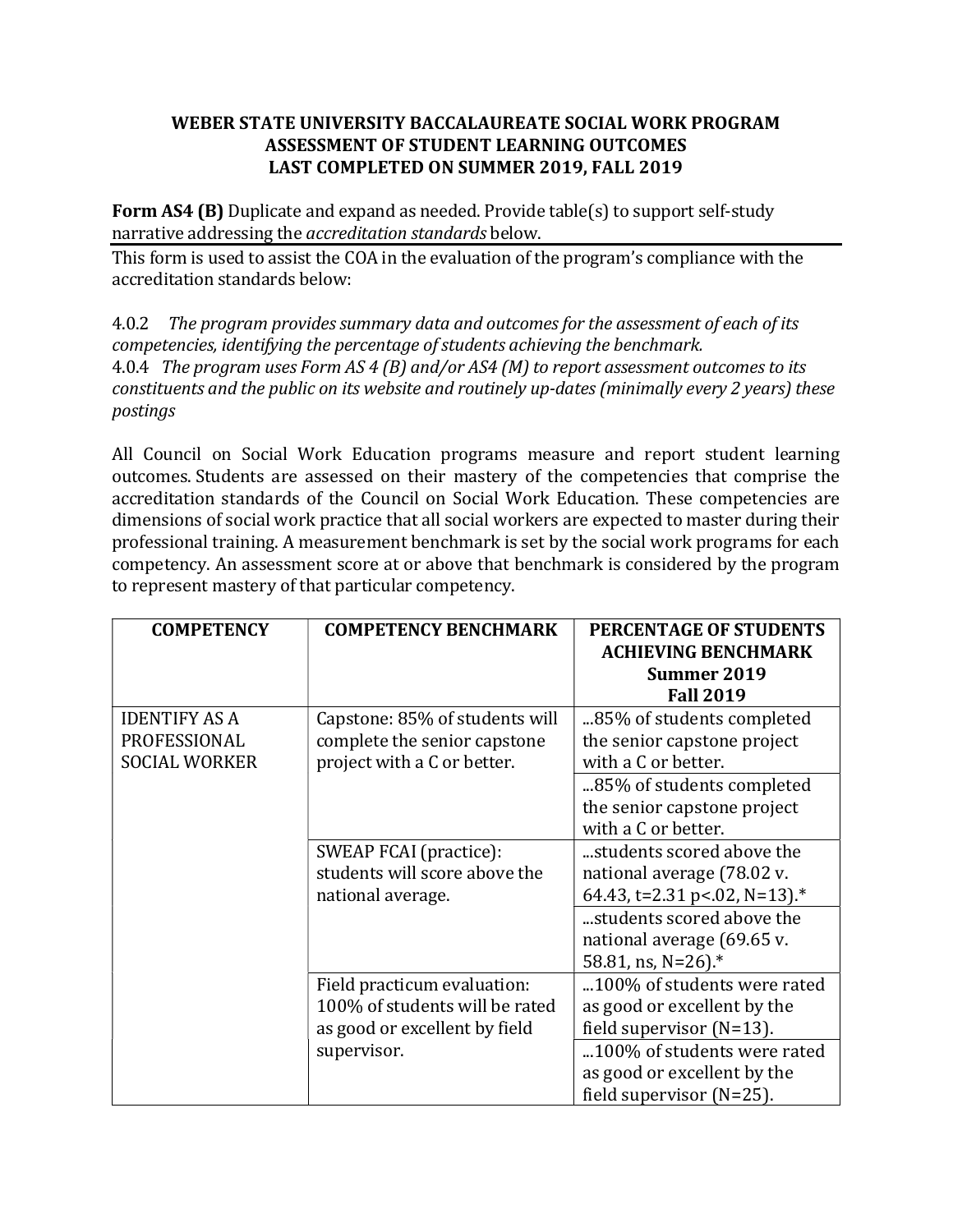| <b>APPLY ETHICAL</b>    | Capstone: 85% of students will | 85% of students completed       |
|-------------------------|--------------------------------|---------------------------------|
| <b>PRINCIPLES</b>       | complete the senior capstone   | the senior capstone project     |
|                         | project with a C or better.    | with a C or better.             |
|                         |                                | 85% of students completed       |
|                         |                                | the senior capstone project     |
|                         |                                | with a C or better.             |
|                         | SWEAP FCAI (ethics and         | students scored above the       |
|                         | values): students will score   | national average (78.02 v.      |
|                         | above the national average.    | 64.43, t=2.31 p < 02, N=13).*   |
|                         |                                | students scored above the       |
|                         |                                | national average (69.65 v.      |
|                         |                                | 58.81, ns, N=26).*              |
|                         | Field practicum evaluation:    | 100% of students were rated     |
|                         | 100% of students will be rated | as good or excellent by the     |
|                         | as good or excellent by field  | field supervisor (N=13).        |
|                         | supervisor.                    | 100% of students were rated     |
|                         |                                | as good or excellent by the     |
|                         |                                | field supervisor (N=25).        |
| <b>APPLY CRITICAL</b>   | Capstone: 85% of students will | 85% of students completed       |
| <b>THINKING</b>         | complete the senior capstone   | the senior capstone project     |
|                         | project with a C or better.    | with a C or better.             |
|                         |                                | 85% of students completed       |
|                         |                                | the senior capstone project     |
|                         |                                | with a C or better.             |
|                         | Field practicum evaluation:    | 100% of students were rated     |
|                         | 100% of students will be rated | as good or excellent by the     |
|                         | as good or excellent by field  | field supervisor $(N=13)$ .     |
|                         | supervisor.                    | 100% of students were rated     |
|                         |                                | as good or excellent by the     |
|                         |                                | field supervisor $(N=25)$ .     |
| <b>ENGAGE DIVERSITY</b> | Capstone: 85% of students will | 85% of students completed       |
| <b>IN PRACTICE</b>      | complete the senior capstone   | the senior capstone project     |
|                         | project with a C or better.    | with a C or better.             |
|                         |                                | 85% of students completed       |
|                         |                                | the senior capstone project     |
|                         |                                | with a C or better.             |
|                         | SWEAP FCAI (diversity):        | students scored above the       |
|                         | students will score above the  | national average (73.08 v.      |
|                         | national average.              | 67.32, ns, $N=13$ ). $*$        |
|                         |                                | students scored above the       |
|                         |                                | national average (70.66 v.      |
|                         |                                | 57.12, t=2.20 p < 02, N = 26).* |
|                         | Field practicum evaluation:    | 100% of students were rated     |
|                         | 100% of students will be rated | as good or excellent by the     |
|                         |                                | field supervisor $(N=13)$ .     |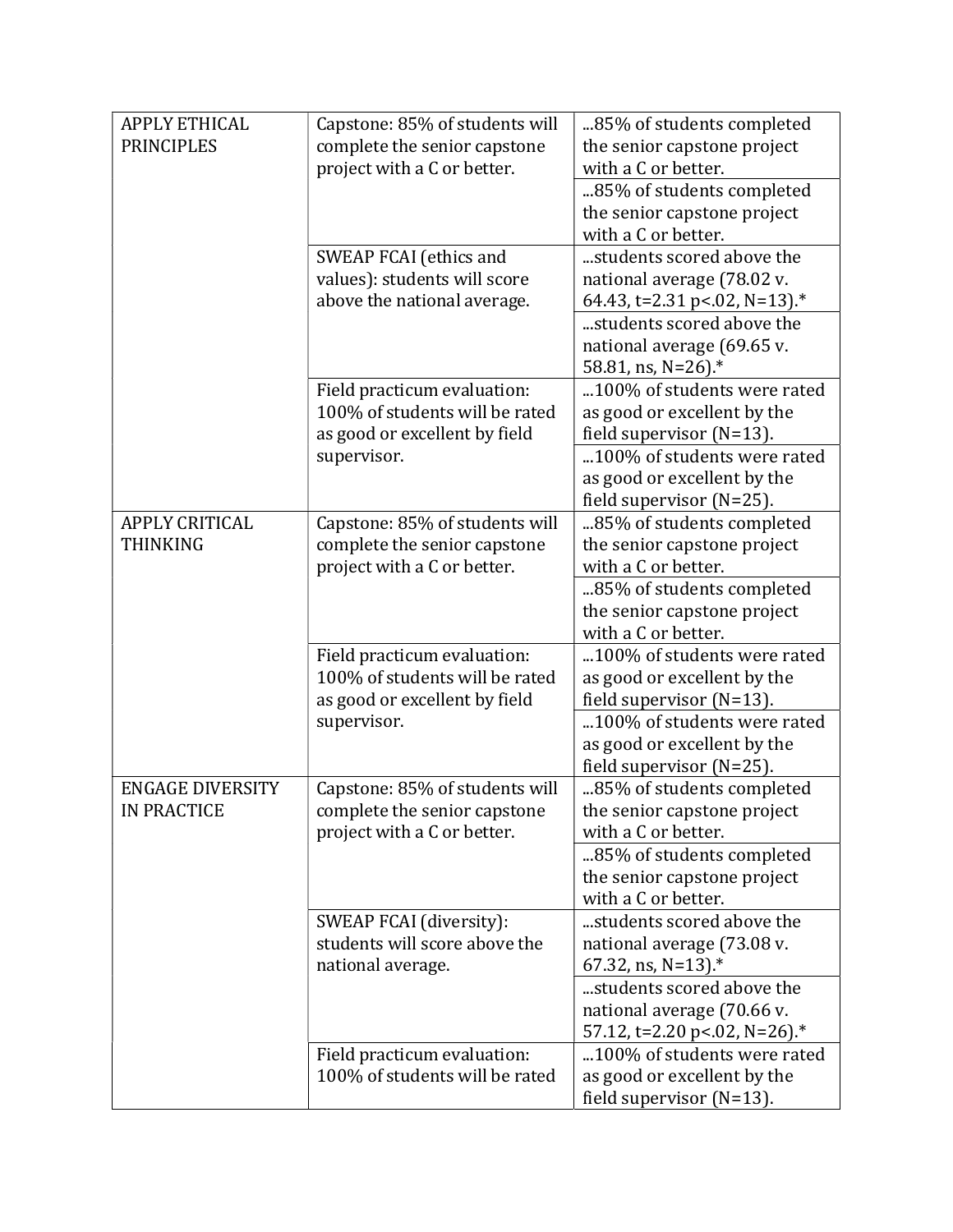|                         | as good or excellent by field<br>supervisor. | 100% of students were rated<br>as good or excellent by the |
|-------------------------|----------------------------------------------|------------------------------------------------------------|
|                         |                                              | field supervisor (N=25).                                   |
| <b>ADVANCE HUMAN</b>    | Capstone: 85% of students will               | 85% of students completed                                  |
| RIGHTS/SOCIAL AND       | complete the senior capstone                 | the senior capstone project                                |
| <b>ECONOMIC JUSTICE</b> | project with a C or better.                  | with a C or better.                                        |
|                         |                                              | 85% of students completed                                  |
|                         |                                              | the senior capstone project                                |
|                         |                                              | with a C or better.                                        |
|                         | <b>SWEAP FCAI</b> (economic                  | students scored below the                                  |
|                         | justice): students will score                | national average (64.10 v.                                 |
|                         | above the national average.                  | 66.91, ns, N=13).*                                         |
|                         |                                              | students scored above the                                  |
|                         |                                              | national average (63.46 v.                                 |
|                         |                                              | 59.95, ns, N=26).*                                         |
|                         | Field practicum evaluation:                  | 92% of students were rated                                 |
|                         | 100% of students will be rated               | as good or excellent by the                                |
|                         | as good or excellent by field                | field supervisor (N=13).                                   |
|                         | supervisor.                                  | 100% of students were rated                                |
|                         |                                              | as good or excellent by the                                |
|                         |                                              | field supervisor $(N=24)$ [1=not                           |
|                         |                                              | applicable]).                                              |
| <b>ENGAGE RESEARCH</b>  | Capstone: 85% of students will               | 85% of students completed                                  |
| <b>INFORMED</b>         | complete the senior capstone                 | the senior capstone project                                |
| PRACTICE/PRACTICE       | project with a C or better.                  | with a C or better.                                        |
| <b>INFORMED</b>         |                                              | 85% of students completed                                  |
| <b>RESEARCH</b>         |                                              | the senior capstone project                                |
|                         |                                              | with a C or better.                                        |
|                         | SWEAP FCAI (research):                       | students scored above the                                  |
|                         | students will score above the                | national average (54.95 v.                                 |
|                         | national average.                            | 51.86, ns, N=13).*                                         |
|                         |                                              | students scored above the                                  |
|                         |                                              | national average (60.68 v.                                 |
|                         |                                              | 53.07, ns, N=26).*                                         |
|                         | Field practicum evaluation:                  | 100% of students were rated                                |
|                         | 100% of students will be rated               | as good or excellent by the                                |
|                         | as good or excellent by field                | field supervisor $(N=13)$ .                                |
|                         | supervisor.                                  | 100% of students were rated                                |
|                         |                                              | as good or excellent by the                                |
|                         |                                              | field supervisor $(N=24)$ [1=not                           |
|                         |                                              | applicable]).                                              |
| <b>APPLY HUMAN</b>      | Capstone: 85% of students will               | 85% of students completed                                  |
| <b>BEHAVIOR</b>         | complete the senior capstone                 | the senior capstone project                                |
| KNOWLEDGE               | project with a C or better.                  | with a C or better.                                        |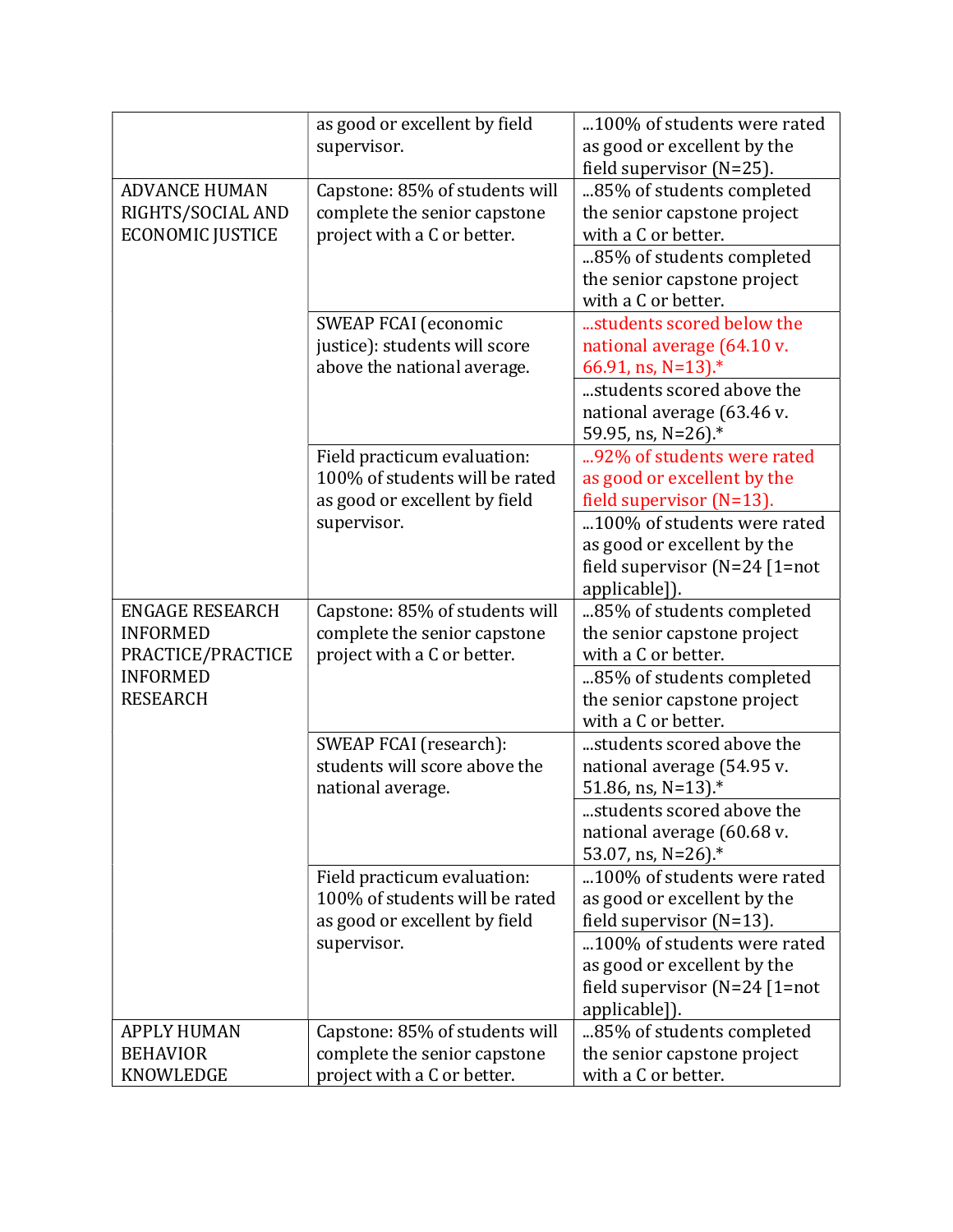|                                                                                                            |                                                                                                | 85% of students completed<br>the senior capstone project                                                        |
|------------------------------------------------------------------------------------------------------------|------------------------------------------------------------------------------------------------|-----------------------------------------------------------------------------------------------------------------|
|                                                                                                            | SWEAP FCAI (HBSE): students<br>will score above the national<br>average.                       | with a C or better.<br>$\ast$<br>$\ast$                                                                         |
|                                                                                                            | Field practicum evaluation:<br>100% of students will be rated<br>as good or excellent by field | 100% of students were rated<br>as good or excellent by the<br>field supervisor $(N=13)$ .                       |
|                                                                                                            | supervisor.                                                                                    | 100% of students were rated<br>as good or excellent by the<br>field supervisor $(N=24)$ [1=not<br>applicable]). |
| <b>ENGAGE POLICY</b><br>PRACTICE TO<br><b>ADVANCE WELL-</b><br><b>BEING AND DELIVER</b><br><b>SERVICES</b> | Capstone: 85% of students will<br>complete the senior capstone<br>project with a C or better.  | 85% of students completed<br>the senior capstone project<br>with a C or better.                                 |
|                                                                                                            |                                                                                                | 85% of students completed<br>the senior capstone project<br>with a C or better.                                 |
|                                                                                                            | SWEAP FCAI (policy): students<br>will score above the national<br>average.                     | students scored above the<br>national average (54.95 v.<br>51.86, ns, N=13).*                                   |
|                                                                                                            |                                                                                                | students scored above the<br>national average (59.13 v.<br>55.43, ns, N=26).*                                   |
|                                                                                                            | Field practicum evaluation:<br>100% of students will be rated<br>as good or excellent by field | 100% of students were rated<br>as good or excellent by the<br>field supervisor (N=13).                          |
|                                                                                                            | supervisor.                                                                                    | 100% of students were rated<br>as good or excellent by the<br>field supervisor (N=24<br>$[1 = missing]$ .       |
| <b>RESPOND TO</b><br>PRACTICE CONTEXTS                                                                     | Capstone: 85% of students will<br>complete the senior capstone<br>project with a C or better.  | 85% of students completed<br>the senior capstone project<br>with a C or better.                                 |
|                                                                                                            |                                                                                                | 85% of students completed<br>the senior capstone project<br>with a C or better.                                 |
|                                                                                                            | Field practicum evaluation:<br>100% of students will be rated<br>as good or excellent by field | 100% of students were rated<br>as good or excellent by the<br>field supervisor (N=13).                          |
|                                                                                                            | supervisor.                                                                                    | 100% of students were rated<br>as good or excellent by the<br>field supervisor (N=25).                          |